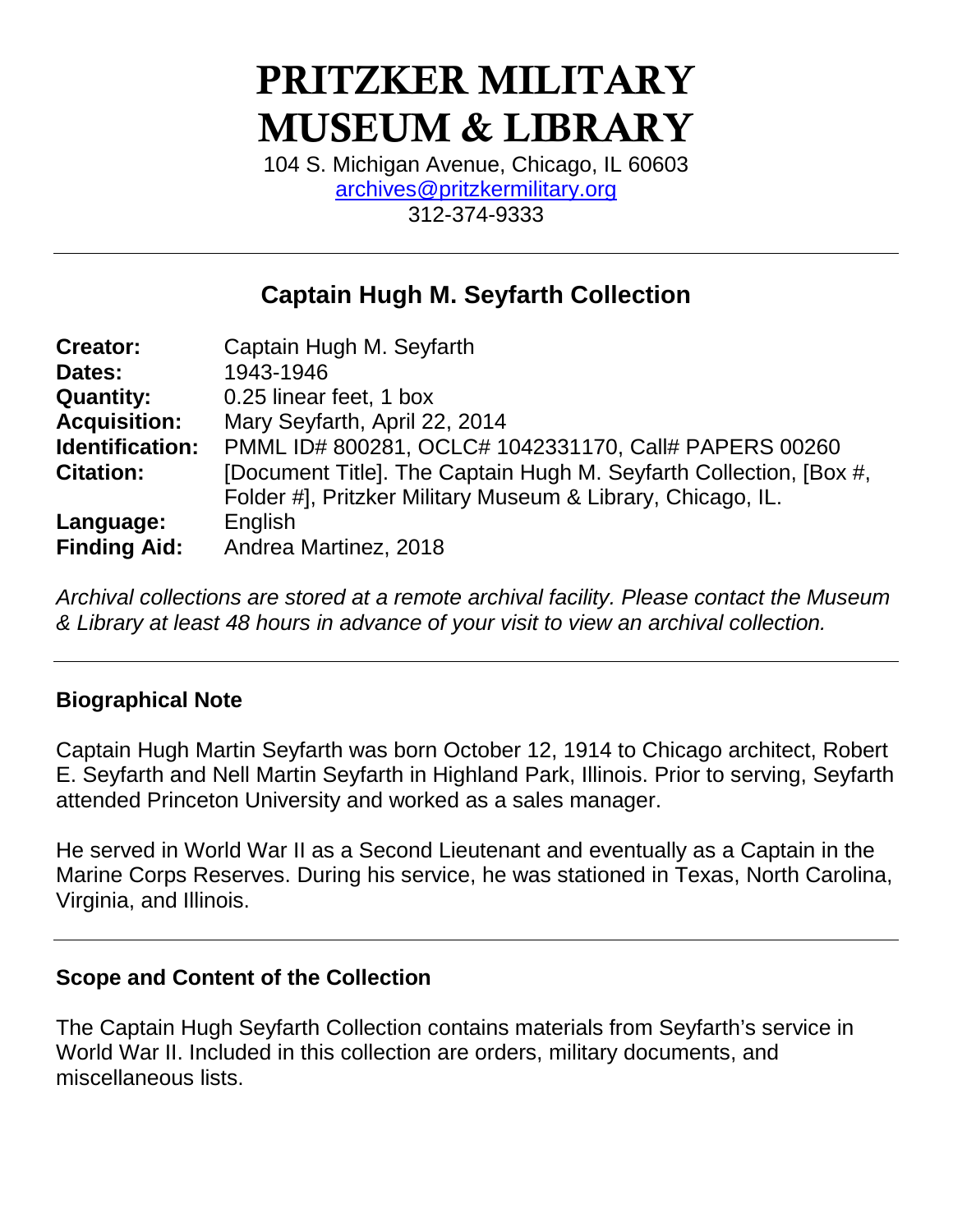## **Arrangement**

The collection arrived in no discernable order. PMML staff have organized the collection categorically, then chronologically.

## **Rights**

Copyrights held by Mary Seyfarth were transferred to the Pritzker Military Museum & Library. All other rights are held by the author or publisher. Users assume responsibility for following copyright laws as established by US Code Title 17.

#### **Separations**

| Item ID   | Call<br><b>Number</b> | <b>Description</b>                                              | <b>Location</b> |
|-----------|-----------------------|-----------------------------------------------------------------|-----------------|
| 800281073 |                       | Guam Is. and Marinas Is. map, No. 12-17-81A,<br>Feb. 1945       |                 |
| 800281074 |                       | Hong Kong China target map, No. CH-2A, Feb.<br>1945             |                 |
| 800281075 |                       | Nan-Ching (Nanking) China approach map, No.<br>CH-13, Feb. 1945 |                 |
| 800281076 |                       | Shang-Hai (Shanghai) China area map, No.<br>CH-11A, Feb. 1945   |                 |
| 800281077 |                       | Shang-Hai (Shanghai) China approach map,<br>No. CH-I, Feb. 1945 |                 |
| 800281078 |                       | Haitan I. (Wenchow to Amoy) No. 7C-1-7-736 N                    |                 |
| 800281079 |                       | Kyushu (to Tokara Gunto), No 7B-6N, Aug.<br>1944                |                 |
| 800281080 |                       | AAF Aeronautical Chart, Tientsin (381 A)                        |                 |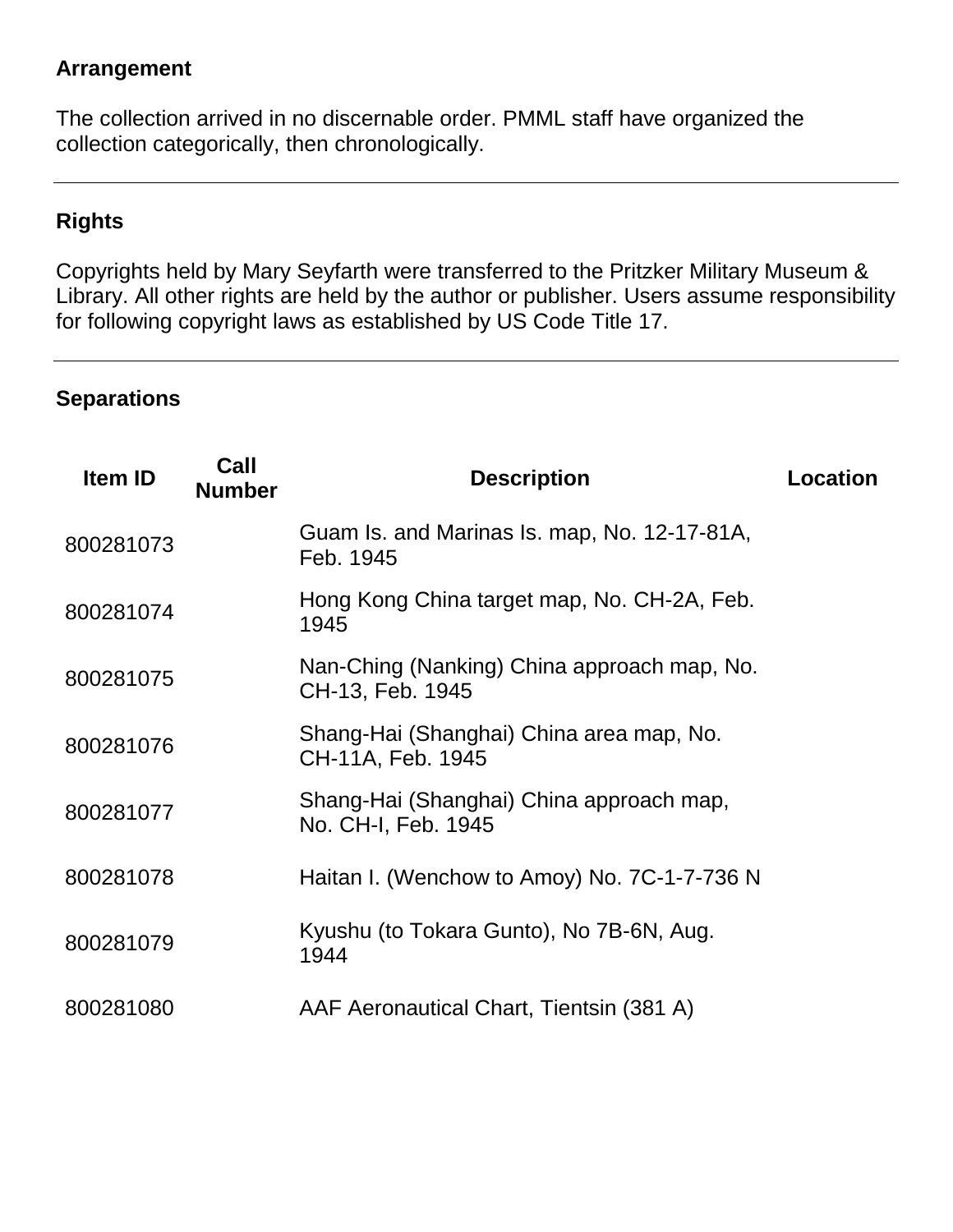## **Key Subjects**

This collection is indexed under the following headings in the Library's online catalog. Researchers interested in materials about related topics, persons, or places should search the catalog using these subject headings.

## **Subjects**

United States. Marine Corps. World War, 1939-1945. World War, 1939-1945--United States.

#### **Container List**

|   | <b>Box Folder</b> | Item ID#  | <b>Title</b>                                                                                                                                                                                                                                                                | <b>Dates</b> |
|---|-------------------|-----------|-----------------------------------------------------------------------------------------------------------------------------------------------------------------------------------------------------------------------------------------------------------------------------|--------------|
| 1 | 1                 |           | <b>Hugh Seyfarth's Military Documents</b>                                                                                                                                                                                                                                   | 1946, u.d.   |
|   |                   | 800281001 | U.S. Marine Corps Report of Separation                                                                                                                                                                                                                                      | 1/21/1946    |
|   |                   | 800281002 | Registration certificate and description of<br>registrant card                                                                                                                                                                                                              | u.d.         |
| 1 | $\overline{2}$    |           | <b>Letters and Orders 1943</b>                                                                                                                                                                                                                                              | 1943         |
|   |                   | 800281003 | To Hugh M. Seyfarth: postcard for notice of<br>classification of Hugh M. Seyfarth                                                                                                                                                                                           | 6/12/1943    |
|   |                   | 800281004 | To Hugh M. Seyfarth: postcard for notice of<br>classification of Hugh M. Seyfarth                                                                                                                                                                                           | 12/16/1943   |
| 1 | 3                 |           | <b>Letters and Orders 1944</b>                                                                                                                                                                                                                                              | 1944         |
|   |                   | 800281005 | To Hugh M. Seyfarth from Ralph A. Bard:<br>letter about Seyfarth's application for<br>commission in the Marine Corps, to complete<br>an application and file it, and an enclosed<br>letter of recommendation, yellow legal page<br>dated 1/12/1944 letter of recommendation | 1/12/1944    |
|   |                   | 800281006 | To Hugh M. Seyfarth from Frank M.<br>Chapman, Jr.: letter about Seyfarth's interest<br>in an appointment to an AVS commission<br>and who to talk to about it                                                                                                                | 1/13/1944    |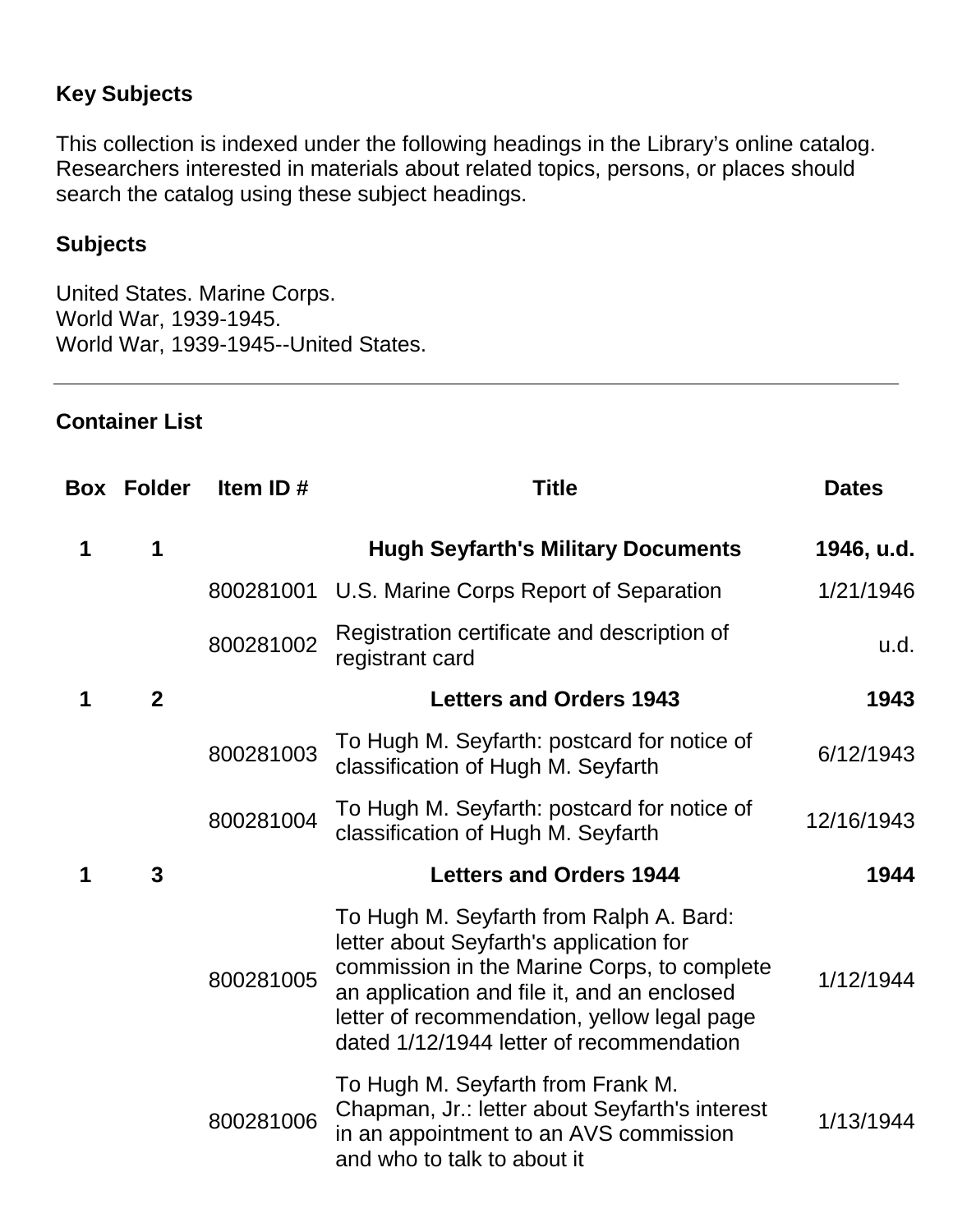| 800281007 | To Hugh M. Seyfarth from Walter E.<br>Alessandroni: letter to let Seyfarth know that<br>his application to the Marine Corps Reserves<br>is being considered and what the next steps<br>are                                                                                                                                                     | 2/29/1944                 |
|-----------|------------------------------------------------------------------------------------------------------------------------------------------------------------------------------------------------------------------------------------------------------------------------------------------------------------------------------------------------|---------------------------|
| 800281008 | To Hugh M. Seyfarth from The Commandant,<br>U.S. Marine Corps. Via the Officer in Char,<br>Division of Reserves: letter to notify Seyfarth<br>of being appointed Second Lieutenant in the<br>Marine Corps Reserves and next steps to<br>take                                                                                                   | 3/3/1944                  |
| 800281009 | To Hugh M. Seyfarth from The Officer in<br>Charge, Division of Reserve, Walter E.<br>Alessandroni: letter about Seyfarth's<br>reassignment to active duty, next steps, and<br>that he is assigned to Marine Barracks,<br>Quantico, Virginia; attached is a<br>congratulatory letter and reiteration of some<br>information on the first letter | 3/6/1944                  |
| 800281010 | To Hugh M. Seyfarth from The Commandant,<br>U.S. Marine Corps: orders to start Seyfarth's<br>active duty, to go to Chicago for a physical<br>examination and health record, then to<br>Virginia; also seven endorsements that<br>include Seyfarth's exam and school                                                                            | $3/7/1944$ -<br>3/22/1944 |
| 800281011 | To Hugh M. Seyfarth from The Commandant,<br>U.S. Marine Corps: orders to start Seyfarth's<br>active duty, to go to Chicago for a physical<br>examination and health record, then to<br>Virginia; also seven endorsements that<br>include Seyfarth's exam and school                                                                            | $3/7/1944$ -<br>3/22/1944 |
| 800281012 | To Hugh M. Seyfarth from Commandant of<br>the Marine Corps: orders of reassignment to<br>St. Simons Island, Ga.; also three<br>endorsements of when to carry out basic<br>orders and about quarters for them                                                                                                                                   | 6/10/1944-<br>7/3/1944    |
| 800281013 | To Hugh M. Seyfarth from the Commanding<br>Officer: letter to notify Seyfarth his<br>appointment to Captain                                                                                                                                                                                                                                    | 6/14/1944                 |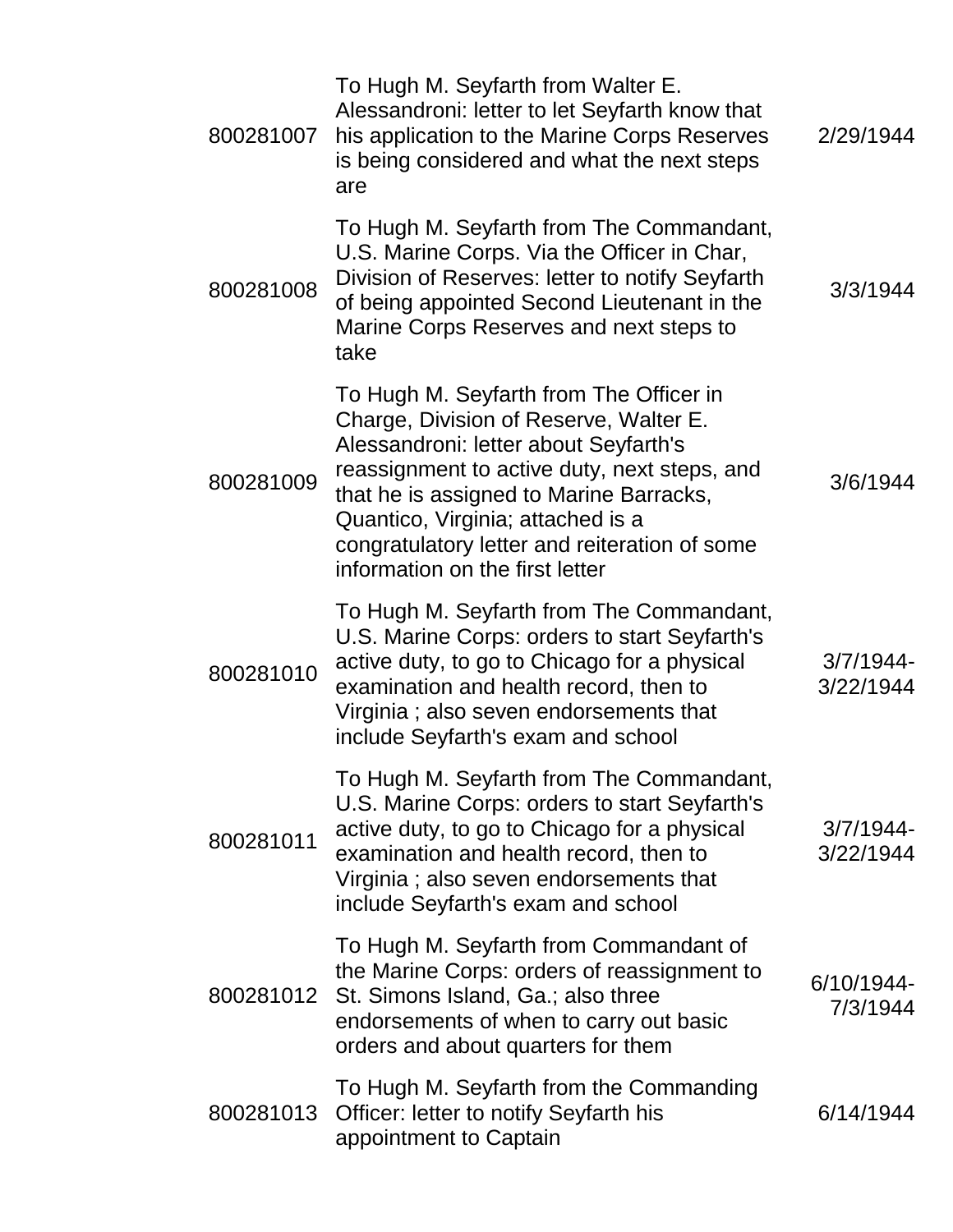| 4 |           | <b>Letters and Orders 1945</b>                                                                                                                                                                                | 1945                     |
|---|-----------|---------------------------------------------------------------------------------------------------------------------------------------------------------------------------------------------------------------|--------------------------|
|   | 800281022 | To Hugh M. Seyfarth from the Commanding<br>Officer: letter about designation as<br>Interceptor, Second Class Night Fighters;<br>also attached are the orders of all the<br>soldiers designated as Interceptor | 12/12/1944               |
|   | 800281021 | To Hugh M. Seyfarth from the Commandant<br>of the Marine Corps: modified orders to<br>report to Cherry Point, NC; also four<br>endorsements of receiving the order, and<br>reporting for duty                 | 9/27/1944-<br>11/17/1944 |
|   | 800281020 | To Hugh M. Seyfarth from the Commandant,<br>Marine Corps School: letter about completion<br>of the Thirteenth Aviation Ground Course                                                                          | 6/14/1944                |
|   | 800281019 | To Hugh M. Seyfarth from the Commandant,<br>Marine Corps Schools: modified orders to<br>report of St. Simons Island, Georgia with<br>Seyfarth's response to orders                                            | 6/14/1944                |
|   | 800281018 | To Hugh M. Seyfarth from the Commandant,<br>Marine Corps Schools: modified orders to<br>report of St. Simons Island, Georgia with<br>Seyfarth's response to orders                                            | 6/14/1944                |
|   | 800281017 | To Hugh M. Seyfarth from the Commandant,<br>Marine Corps Schools: modified orders to<br>report of St. Simons Island, Georgia with<br>Seyfarth's response to orders                                            | 6/14/1944                |
|   | 800281016 | To Hugh M. Seyfarth from the Commandant,<br>Marine Corps Schools: modified orders to<br>report of St. Simons Island, Georgia with<br>Seyfarth's response to orders                                            | 6/14/1944                |
|   | 800281015 | To Hugh M. Seyfarth from the Commanding<br>Officer: order for a physical examination for<br>Seyfarth; one endorsement that Seyfarth is fit<br>for promotion                                                   | 6/14/1944                |
|   | 800281014 | To Hugh M. Seyfarth from the Commandant<br>of the Marine Corps: letter about appointment<br>for temporary service as a Captain                                                                                | 6/14/1944                |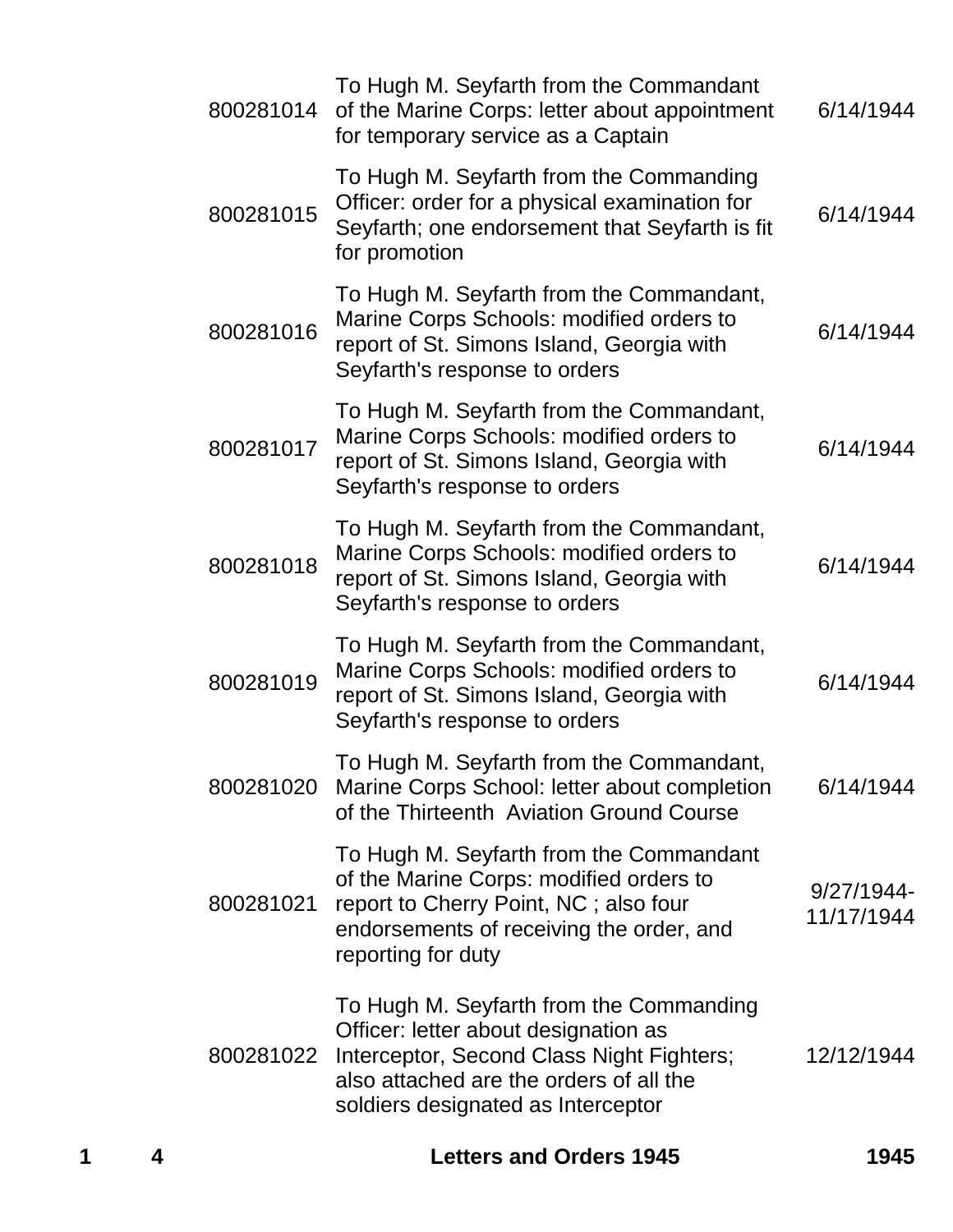| 800281023 | To Hugh M. Seyfarth from the Commanding<br>Officer: orders for temporary aviation duty,<br>change of station to Eagle Mountain Lake,<br>Texas; three endorsements and a itinerary<br>also attached                             | 3/3/1945                |
|-----------|--------------------------------------------------------------------------------------------------------------------------------------------------------------------------------------------------------------------------------|-------------------------|
| 800281024 | To Hugh M. Seyfarth from the Commanding<br>Officer: orders for temporary aviation duty,<br>change of station to Eagle Mountain Lake,<br>Texas; three endorsements and a itinerary<br>also attached                             | 3/3/1945                |
| 800281025 | To Hugh M. Seyfarth from the Commanding<br>Officer: orders for temporary aviation duty,<br>change of station to Eagle Mountain Lake,<br><b>Texas</b>                                                                           | 3/3/1945                |
| 800281026 | To Hugh M. Seyfarth from the Commanding<br>Officer: orders about changing station Eagle<br>Mountain Lake, TX; also attached three<br>endorsement about driving Seyfarth's car and<br>reporting                                 | 4/17/1945-<br>4/27/1945 |
| 800281027 | To Hugh M. Seyfarth from the Commanding<br>Officer: orders about changing station Eagle<br>Mountain Lake, TX; also attached three<br>endorsement about driving Seyfarth's car and<br>reporting                                 | 4/17/1945-<br>4/27/1945 |
| 800281028 | To Commanding Officer from Hugh M.<br>Seyfarth: letter about wanting furnished<br>public quarters for dependents; also<br>response to Seyfarth that there is no public<br>quarters for dependents,                             | 4/27/1945               |
| 800281029 | To Hugh M. Seyfarth from Commanding<br>Officer: order about allowing Seyfarth to use<br>his own car to travel, also includes change of<br>station and orders to temporary duty; three<br>endorsements about reporting for duty | 6/7/1945                |
| 800281030 | Orders for Hugh M. Seyfarth to move from<br>permanent duty at Eadle Mt. Lake, Texas to<br>sea duty                                                                                                                             | 6/9/1945                |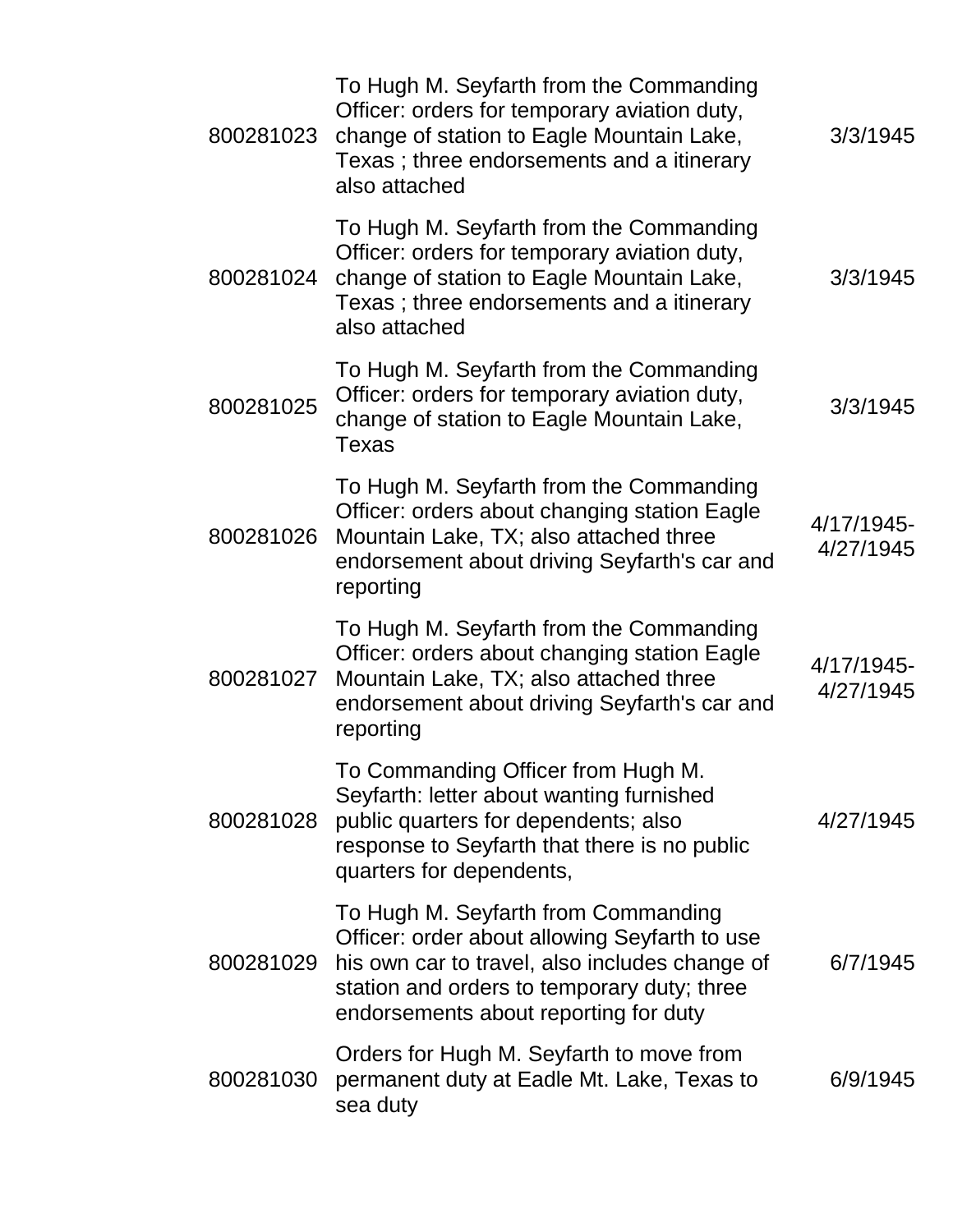| 800281031 | Orders for Hugh M. Seyfarth to move from<br>permanent duty at Eadle Mt. Lake, Texas to<br>sea duty                              | 6/9/1945  |
|-----------|---------------------------------------------------------------------------------------------------------------------------------|-----------|
| 800281032 | Orders for Hugh M. Seyfarth to move from<br>permanent duty at Eadle Mt. Lake, Texas to<br>sea duty                              | 6/9/1945  |
| 800281033 | Orders for Hugh M. Seyfarth to move from<br>permanent duty at Eadle Mt. Lake, Texas to<br>sea duty                              | 6/9/1945  |
| 800281034 | Orders for Hugh M. Seyfarth to move from<br>permanent duty at Eadle Mt. Lake, Texas to<br>sea duty                              | 6/9/1945  |
| 800281035 | Orders for Hugh M. Seyfarth to move from<br>permanent duty at Eadle Mt. Lake, Texas to<br>sea duty                              | 6/9/1945  |
| 800281036 | To Robert Keller from Commanding Officer:<br>order change of station and transfer; also has<br>three endorsements of reporting  | 7/19/1945 |
| 800281037 | To Robert Keller from Commanding Officer:<br>order change of station and transfer; also has<br>three endorsements of reporting  | 7/19/1945 |
| 800281038 | To Robert Keller from Commanding Officer:<br>order change of station and transfer; also has<br>three endorsements of reporting  | 7/19/1945 |
| 800281039 | To Robert Keller from Commanding Officer:<br>order change of station and transfer; also has<br>three endorsements of reporting  | 7/19/1945 |
| 800281040 | To Robert Keller from Commanding Officer:<br>order change of station and transfer; also has<br>three endorsements of reporting  | 7/19/1945 |
| 800281041 | <b>Command Communication Orders: order for</b><br><b>Officers within Marine Air Defense Command</b><br>Two have new call number | 8/1/1945  |
| 800281042 | Group Transfer Order from C.E. Smith, Jr.:<br>order for detachment                                                              | 9/16/1945 |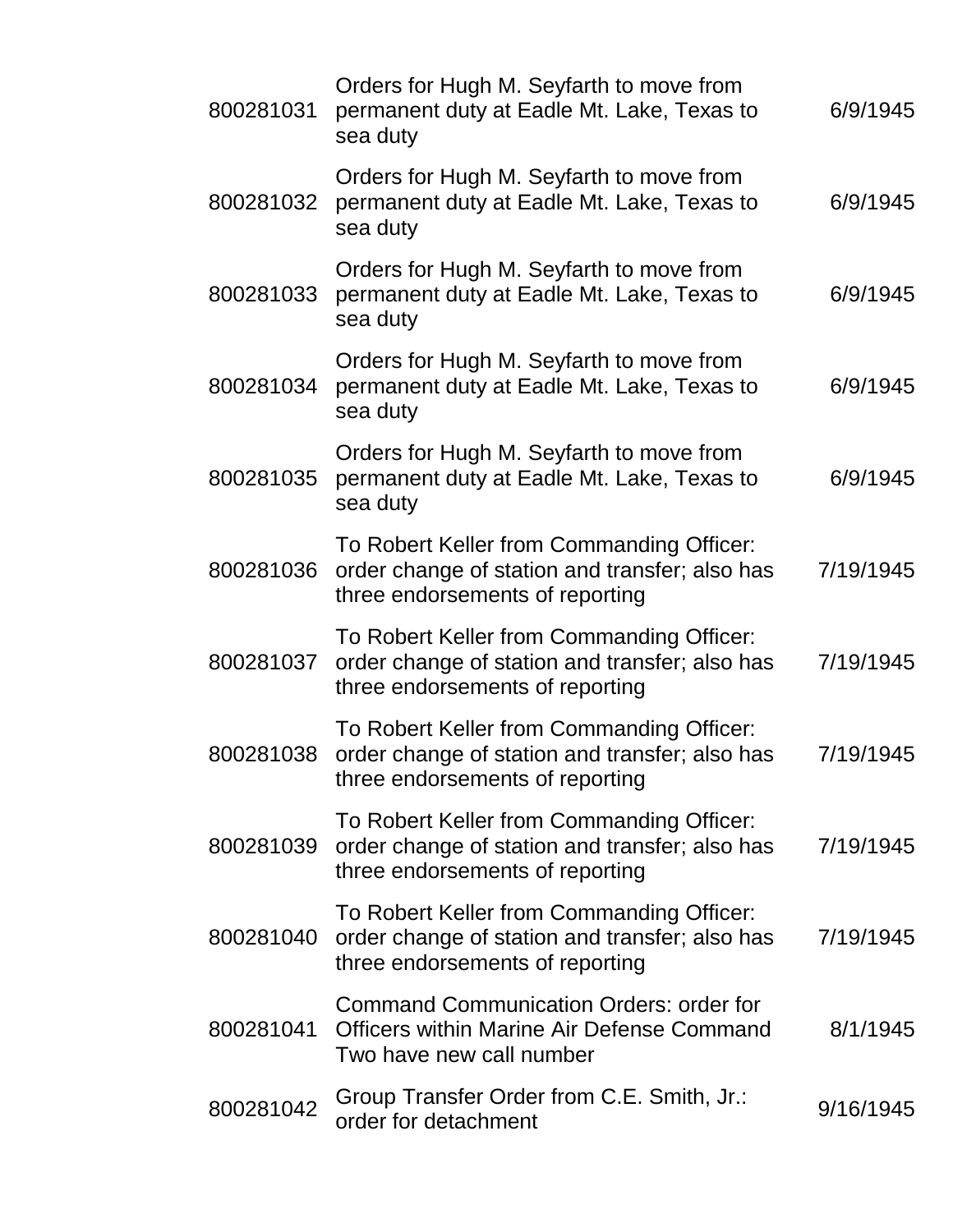|   |   | 800281043 | To Hugh M. Seyfarth from Frank[?] Hyre:<br>letter about getting discharged from the<br>service, and attaching a letter; letter attached<br>To F.F. Hyre from W.L. McKittrick, Brigadier<br>General, U.S. Marine Corps about Hugh M.<br>Seyfarth's request to return to inactive duty | 10/31/1945;<br>10/29/1945 |
|---|---|-----------|--------------------------------------------------------------------------------------------------------------------------------------------------------------------------------------------------------------------------------------------------------------------------------------|---------------------------|
|   |   | 800281044 | To Hugh M. Seyfarth from Commanding<br>General: order for change of station; four<br>endorsements of dates to report                                                                                                                                                                 | 11/21/1945                |
|   |   | 800281045 | To Hugh M. Seyfarth from Commanding<br>General: orders about medals and<br>recognitions                                                                                                                                                                                              | 11/30/1945                |
|   |   | 800281046 | To Hugh M. Seyfarth from Commanding<br>General: orders about medals that Seyfarth<br>can wear, including American Campaign<br>medal and World War II Victory medal                                                                                                                   | 11/30/1945                |
| 1 | 5 |           | <b>Letters and Orders 1946</b>                                                                                                                                                                                                                                                       | 1946                      |
|   |   | 800281047 | To Hugh M. Seyfarth from Commanding<br>General: orders for change of station to the<br>Maine Barracks Naval Training Center, Great<br>Lakes, Illinois; one endorsement of how to<br>travel from San Francisco to Chicago                                                             | 1/3/1946                  |
|   |   | 800281048 | To Hugh M. Seyfarth from Commander,<br>Naval Training Center: orders about reporting<br>time and living quarters                                                                                                                                                                     | 1/10/1946                 |
|   |   | 800281049 | To Hugh M. Seyfarth from Commadant of the<br>Marine Corps: orders about relief from active<br>duty and further steps of how what to do<br>next; also attached is a memo titled "Going<br><b>Back to Civilian Life."</b>                                                              | 1/15/1946                 |
|   |   | 800281050 | To Hugh M. Seyfarth from Commandant of<br>the Marine Corps: orders about relief from<br>active duty; additional endorsements about<br>next steps and fitness reports                                                                                                                 | 1/15/1946-<br>1/23/1946   |
|   |   | 800281051 | To Hugh M. Seyfarth from Commandant of<br>the Marine Corps: orders about relief from<br>active duty; additional endorsements about<br>next steps and fitness reports                                                                                                                 | 1/15/1946-<br>1/23/1946   |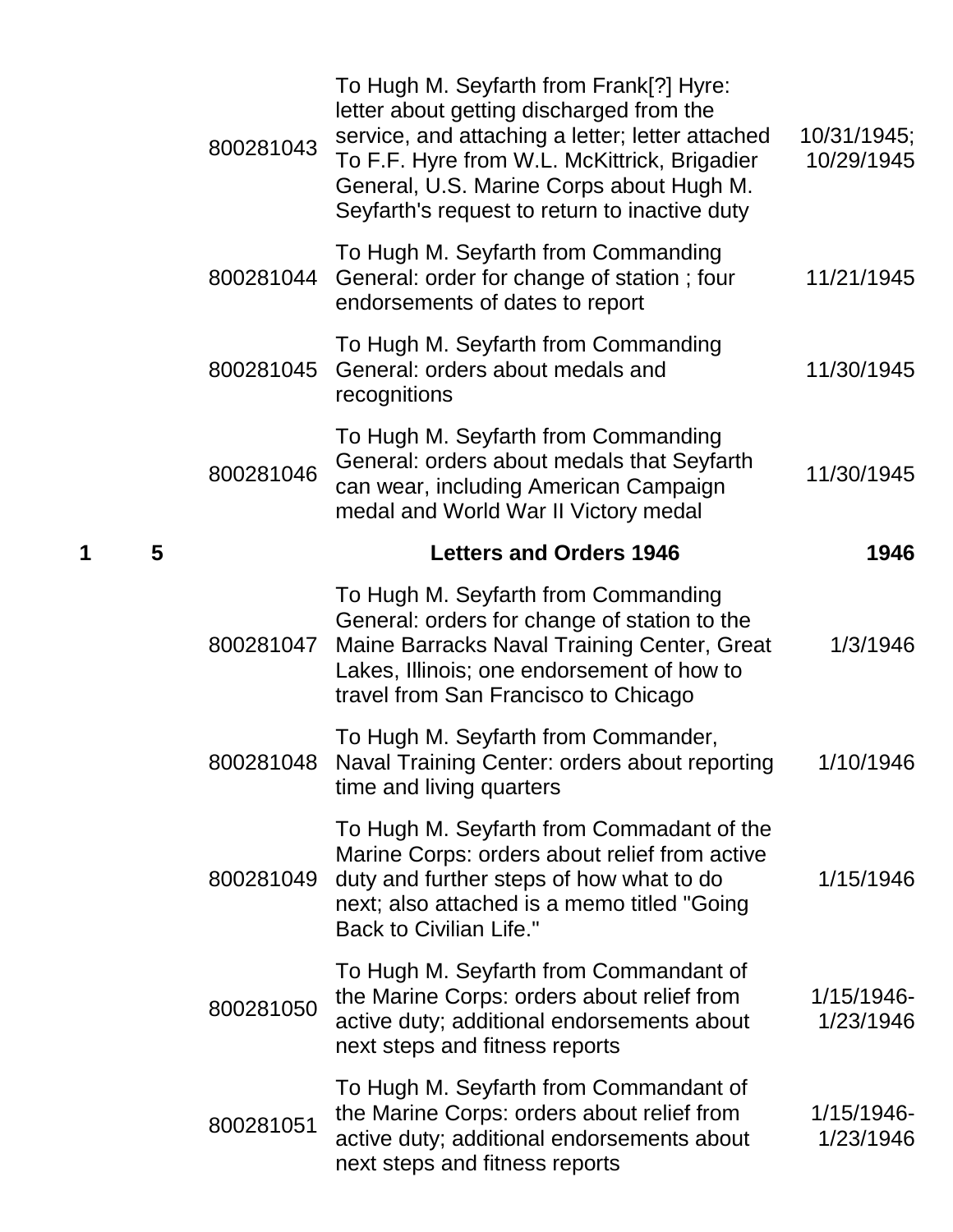| 800281052 | To Hugh M. Seyfarth from Commandant of<br>the Marine Corps: orders about relief from<br>active duty; additional endorsements about<br>next steps and fitness reports | 1/15/1946-<br>1/23/1946    |
|-----------|----------------------------------------------------------------------------------------------------------------------------------------------------------------------|----------------------------|
| 800281053 | To Hugh M. Seyfarth from Commandant of<br>the Marine Corps: orders about relief from<br>active duty; additional endorsements about<br>next steps and fitness reports | $1/15/1946$ -<br>1/23/1946 |
| 800281054 | To Hugh M. Seyfarth from Commandant of<br>the Marine Corps: orders about relief from<br>active duty; additional endorsements about<br>next steps and fitness reports | 1/15/1946-<br>1/23/1946    |
| 800281055 | To Hugh M. Seyfarth from Commandant of<br>the Marine Corps: orders about relief from<br>active duty; additional endorsements about<br>next steps and fitness reports | 1/15/1946-<br>1/23/1946    |
| 800281056 | To Hugh M. Seyfarth from Commandant of<br>the Marine Corps: orders about relief from<br>active duty; additional endorsements about<br>next steps and fitness reports | $1/15/1946$ -<br>1/23/1946 |
| 800281057 | To Hugh M. Seyfarth from Commandant of<br>the Marine Corps: orders about relief from<br>active duty; additional endorsements about<br>next steps and fitness reports | $1/15/1946$ -<br>1/23/1946 |
| 800281058 | To Hugh M. Seyfarth from Commandant of<br>the Marine Corps: orders about relief from<br>active duty; additional endorsements about<br>next steps and fitness reports | $1/15/1946$ -<br>1/23/1946 |
| 800281059 | To Hugh M. Seyfarth from Commandant of<br>the Marine Corps: orders about relief from<br>active duty; additional endorsements about<br>next steps and fitness reports | $1/15/1946$ -<br>1/23/1946 |
| 800281060 | To Hugh M. Seyfarth from Commandant of<br>the Marine Corps: orders about relief from<br>active duty; additional endorsements about<br>next steps and fitness reports | $1/15/1946$ -<br>1/23/1946 |
|           |                                                                                                                                                                      |                            |